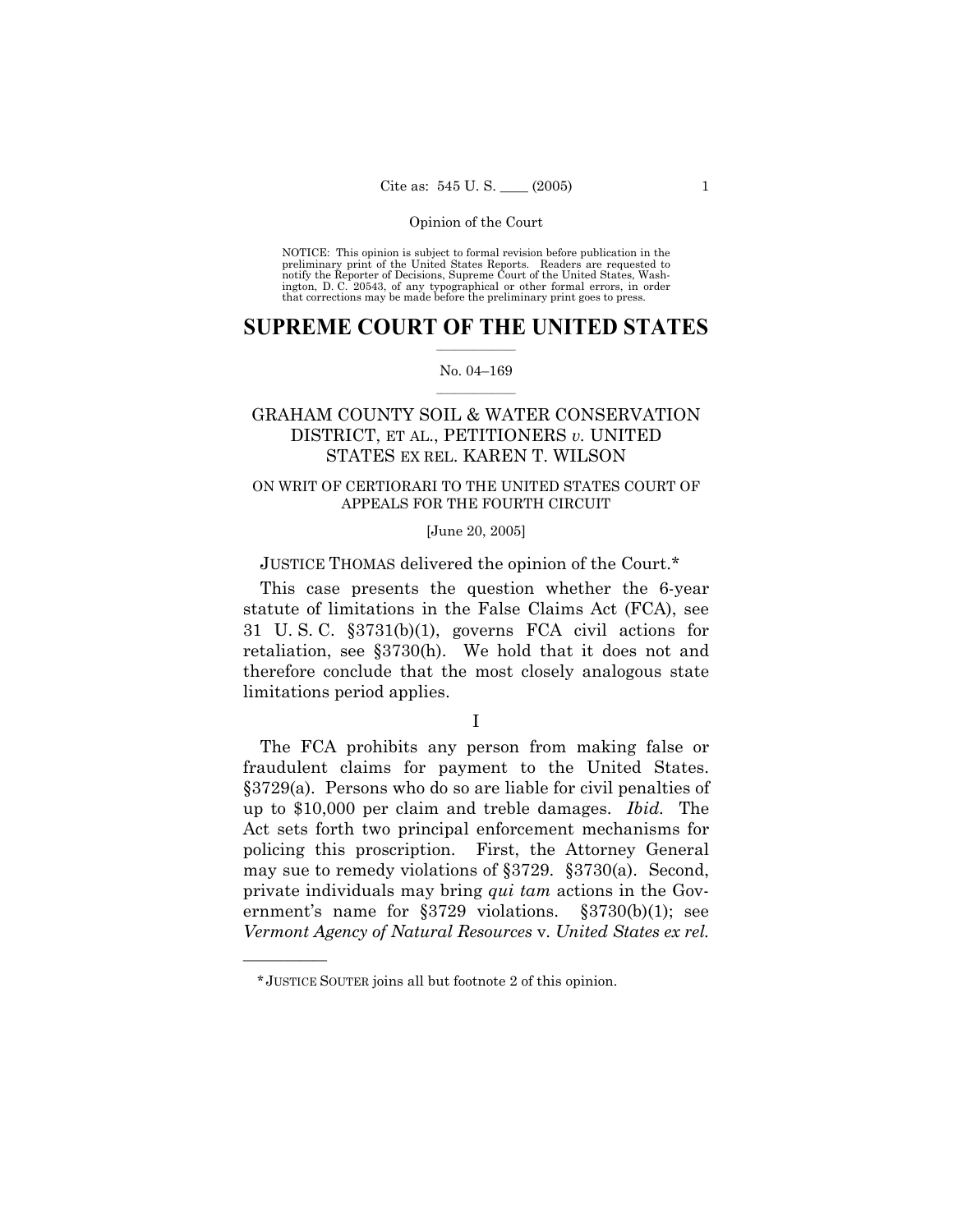*Stevens, 529 U. S. 765, 769–772 (2000). The <i>qui tam relator* must give the Government notice of the action, and the Government is entitled to intervene in the suit.  $\S 3730(b)(2)$ . The relator receives up to 30 percent of the proceeds of the action, in addition to attorney's fees and costs.  $\S$ §3730(d)(1), (2).

 The 1986 amendments to the FCA created a third enforcement mechanism: a private cause of action for an individual retaliated against by his employer for assisting an FCA investigation or proceeding. ß3730(h). Section 3730(h) provides in relevant part that

"[a]ny employee who is discharged, demoted, suspended, threatened, harassed, or in any other manner discriminated against in the terms and conditions of employment by his or her employer because of lawful acts done by the employee on behalf of the employee or others in furtherance of an action under this section, including investigation for, initiation of, testimony for, or assistance in an action filed or to be filed under this section, shall be entitled to all relief necessary to make the employee whole."

Remedies for retaliation include reinstatement, two times the amount of backpay plus interest, special damages, litigation costs, and attorney's fees. *Ibid.* 

 The 1986 amendments also revised the language of the 6-year statute of limitations applicable to FCA actions. The previous version of the statute provided that "[a] civil action under section 3730 of this title must be brought within 6 years from the date the violation is committed." ß3731(b) (1982 ed.). The 1986 amendments revised this provision to read:

 ì(b) A civil action under section 3730 may not be brought-

 $^{\circ}(1)$  more than 6 years after the date on which the violation of section 3729 is committed, or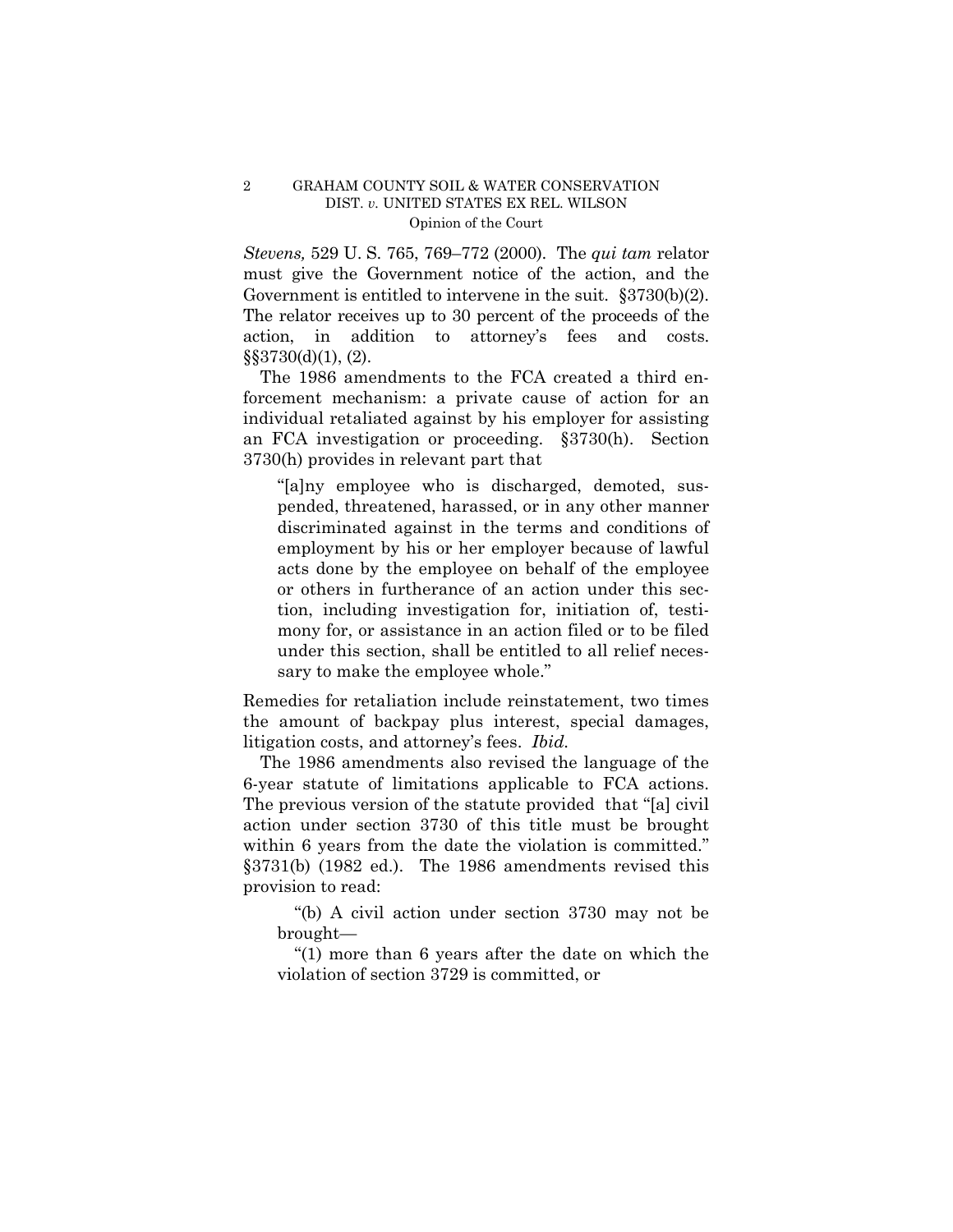" $(2)$  more than 3 years after the date when facts material to the right of action are known or reasonably should have been known by the official of the United States charged with responsibility to act in the circumstances, but in no event more than 10 years after the date on which the violation is committed  $\dots$ . ß3731.

 In January 2001, respondent Karen T. Wilson brought an FCA *qui tam* and retaliation action against petitioners. Petitioners Graham County Soil and Water Conservation District and Cherokee County Soil and Water Conservation District are special-purpose local government entities; the other petitioners are various local and federal officials. Graham County District employed Wilson as a secretary. Wilson alleged that petitioners made numerous false claims for payment to the United States in connection with a federal disaster relief program, the Emergency Watershed Protection Program, App. 17–20, and in connection with agricultural programs administered by North Carolina but funded by the Federal Government, *id.,* at  $17 - 24$ .

 Wilson contended, in addition, that Graham County District officials retaliated against her for aiding federal officials in their investigation of these false claims. *Id.,* at  $25-30$ . Wilson alerted federal officials to petitioners suspected fraudulent activities in December 1995 and cooperated with the ensuing investigation. *Id.*, at 26–27. Because of her cooperation, the complaint alleged, Graham County District officials repeatedly harassed her from 1996 to 1997, eventually inducing her to resign in March 1997. *Id.*, at 28-30.

Petitioners successfully moved to dismiss Wilson's retaliation action as untimely. They argued that the 6-year limitations period provided in ß3731(b)(1) did not apply to Wilson's retaliation action. Absent an applicable federal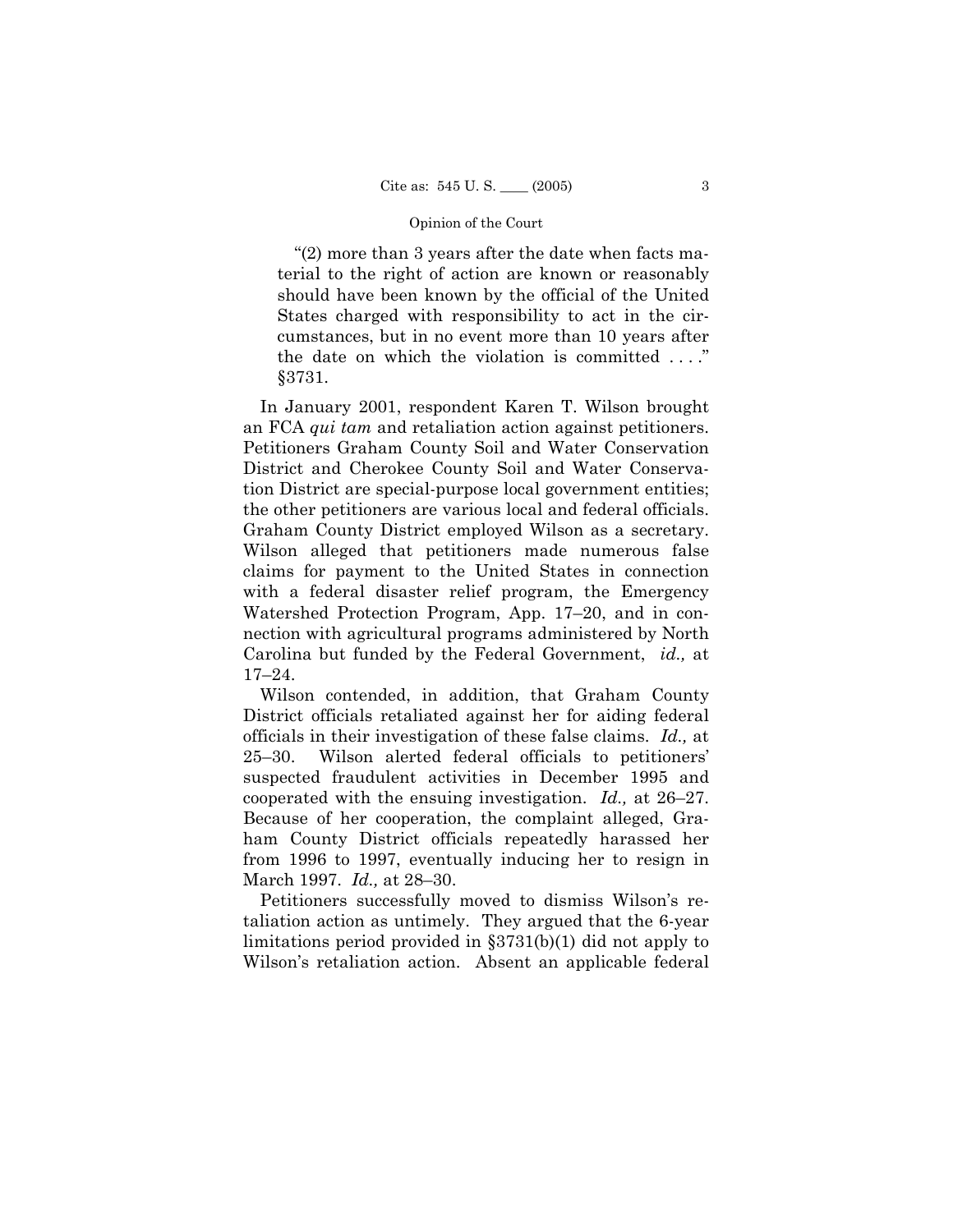limitations period, they asked the District Court to borrow North Carolinaís 3-year statute of limitations for retaliatory-discharge actions. The District Court agreed and dismissed the retaliation claim, since Wilson filed it more than three years after her March 1997 discharge. App. to Pet. for Cert. 67a–70a. The court certified that ruling for interlocutory appeal. 224 F. Supp. 2d  $1042$ ,  $1050-1051$ (WDNC 2002).

 On interlocutory appeal, a divided panel of the Court of Appeals for the Fourth Circuit reversed. In the majority's view, the plain language of  $\S 3731(b)(1)$  supplies a limitations period for retaliation actions, making it unnecessary to borrow one from North Carolina law. The court reasoned that  $$3731(b)(1)$  governs  $$3730(h)$  retaliation actions, because it applies its 6-year limitations period to "[a] civil action under section  $3730$ ."  $367$  F. 3d  $245$ ,  $251$ (2004) (brackets in original).

 We granted certiorari to resolve a disagreement among the Courts of Appeals regarding whether  $\S 3731(b)(1)$ 's 6year statute of limitations applies to ß3730(h) retaliation actions or whether, instead, the most closely analogous state limitations period governs. 543 U. S. \_\_\_ (2005). Compare *Neal v. Honeywell Inc.*, 33 F. 3d 860, 865–866 (CA7 1994) (holding that FCA 6-year period applies), with *United States ex rel. Lujan* v. *Hughes Aircraft Co.*, 162 F. 3d  $1027$ ,  $1034-1035$  (CA9 1998) (holding that most closely analogous state limitations period governs).

II

 To determine the applicable statute of limitations for a cause of action created by a federal statute, we first ask whether the statute expressly supplies a limitations period. If it does not, we generally "borrow" the most closely analogous state limitations period. See *North Star Steel Co.* v. *Thomas,* 515 U. S. 29, 33–34 (1995); *Reed* v. *Transportation Union,* 488 U. S. 319, 324 (1989); *Agency Holding*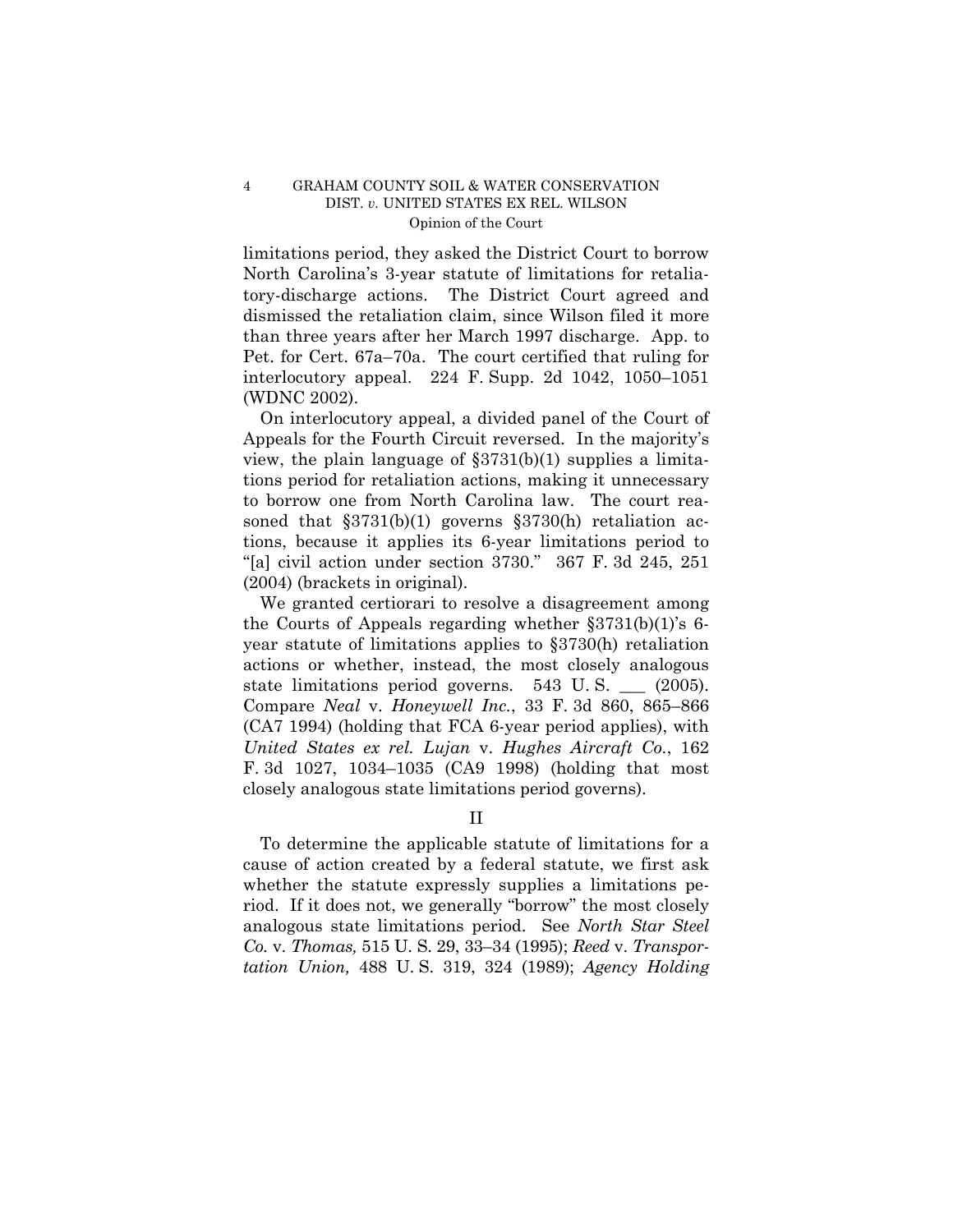*Corp.* v. *Malley-Duff & Associates, Inc.,* 483 U.S. 143, 157– 165 (1987) (SCALIA, J., concurring in judgment) (tracing history of borrowing state limitations periods). In the rare case, we have even borrowed analogous federal limitations periods in the absence of an expressly applicable one, see, *e.g., id.*, at  $150-157$ , but no party points to a reason why we should do so here, and we can think of none. The only arguably applicable express statute of limitations is the 6 year limit set forth in  $\S 3731(b)(1)$ . The question, then, is whether  $\S 3731(b)(1)$  applies by its terms to retaliation actions under ß3730(h); if it does not, our cases dictate that the most closely analogous state limitations period applies.

Under  $\S 3731(b)(1)$ , "[a] civil action under section 3730 may not be brought . . . more than 6 years after the date on which the violation of section 3729 is committed. Following the Court of Appeals' lead and supported by the United States appearing as *amicus curiae*, Wilson argues that this language unambiguously applies to FCA retaliation actions. She points out that  $\S 3731(b)(1)$  applies a 6year limitations period to "a civil action under section  $3730$ ," and that  $\S 3730(h)$  actions arise under  $\S 3730$ ; hence, they claim, the 6-year period governs ß3730(h) actions. See *Neal*, *supra*, at 865–866 (arguing same). We think the statute is more complex than this argument supposes. Statutory language has meaning only in context, see, *e.g., Leocal* v. *Ashcroft,* 543 U. S. \_\_\_, \_\_\_ (2004) (slip op., at 7), and ß3731(b)(1), read in its proper context, does not govern ß3730(h) actions for retaliation.

Section 3731(b)(1) is ambiguous, rather than clear, about whether a  $\S 3730(h)$  retaliation action is "a civil action under section 3730." Another reasonable reading is that it applies only to actions arising under  $\S$  $3730(a)$  and (b), not to  $\S 3730(h)$  retaliation actions. That reading is suggested by the language in  $\S 3731(b)(1)$  tying the start of the time limit to "the date on which the violation of section 3729 is committed.î In other words, the time limit begins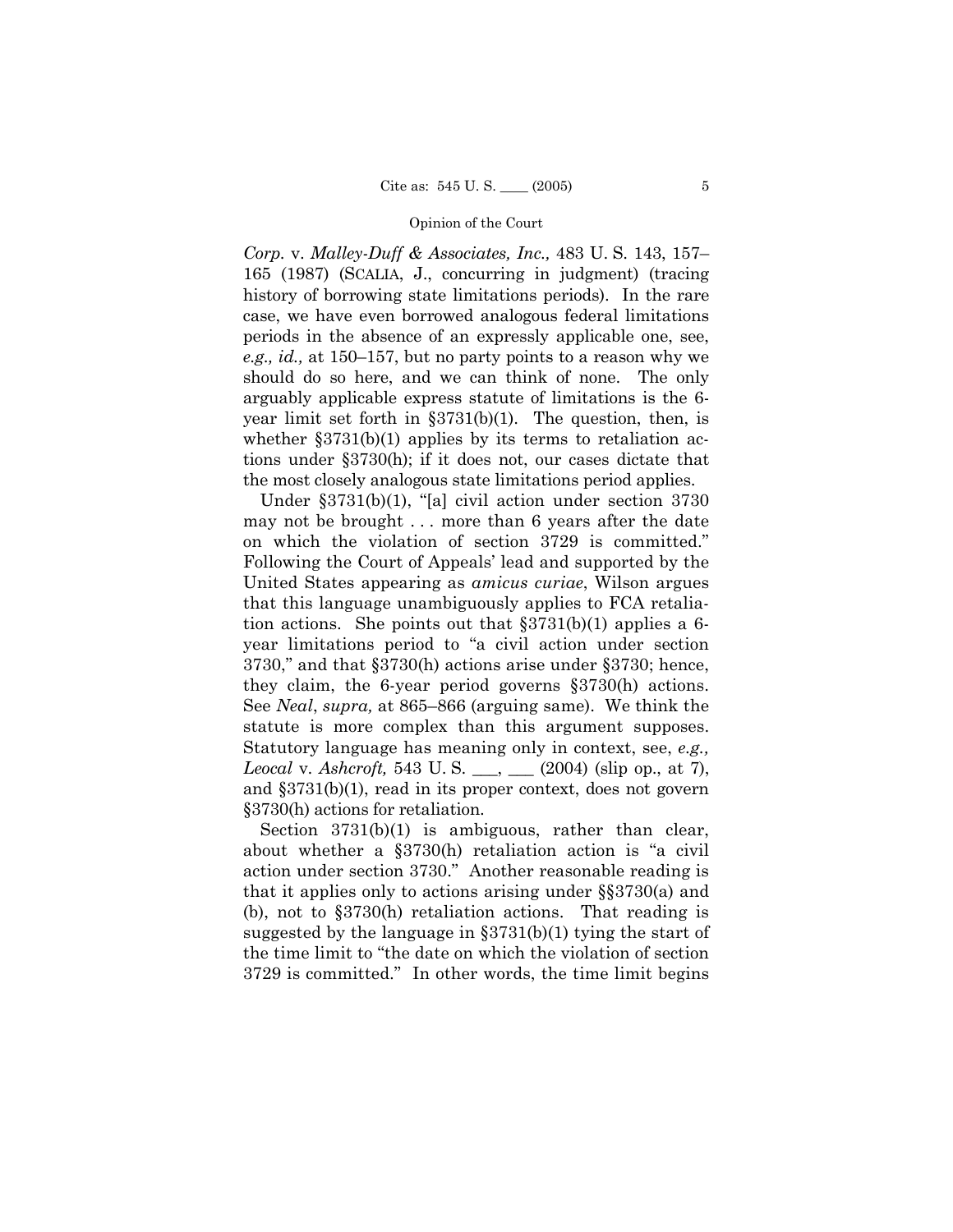to run on the date the defendant submitted a false claim for payment. See *supra*, at 1. This language casts doubt on whether ß3731(b)(1) specifies a limitations period for retaliation actions. For even a well-pleaded retaliation complaint need not allege that the defendant submitted a false claim, leaving the limitations period without a starting point if  $\S 3731(b)(1)$  is applicable. A retaliation plaintiff, instead, need prove only that the defendant retaliated against him for engaging in "lawful acts done  $\dots$  in furtherance of" an FCA "action filed or to be filed,"  $\S 3730(h)$ , language that protects an employee's conduct even if the target of an investigation or action to be filed was innocent.<sup>1</sup> Applying  $$3731(b)(1)$  to FCA retaliation actions, then, sits uneasily with  $\S 3731(b)(1)$ 's language, which assumes that well-pleaded " $\arctan[s]$  under section 3730" to which it is applicable include a "violation of section 3729" certain from which to start the time running. Section 3731(b)(1), by contrast, naturally applies to well-pleaded  $\S$  $3730$ (a) and (b) actions. They require the plaintiff to plead that the defendant submitted a false claim for payment, and therefore necessarily specify when  $\S 3731(b)(1)$ 's time limit begins. This textual anomaly, at a minimum, shows that

<sup>1</sup>See *United States ex rel. Karvelas* v. *Melrose-Wakefield Hospital*, 360 F. 3d 220, 236 (CA1 2004) (holding that protected conduct is "conduct that reasonably could lead to a viable FCA action"); *United States ex rel. Yesudian* v. *Howard Univ*., 153 F. 3d 731, 740 (CADC 1998) (same); *Childree* v. *UAP/GA AG CHEM, Inc.*, 92 F. 3d 1140, 1146 (CA11 1996) (holding that disclosure to employer of possible FCA violation protected conduct where litigation is a "distinct possibility" at the time of the disclosure); *Fanslow* v. *Chicago Mfg. Center, Inc.*, 384 F. 3d 469, 480 (CA7 2004) (protected conduct is where employee had reasonable, good-faith belief that the employer is committing fraud against the United States); *Wilkins* v. *St. Louis Housing Auth.*, 314 F. 3d 927, 933 (CA8 2002) (same); *Moore* v. *California Inst. of Tech. Jet Propulsion Lab.*, 275 F. 3d 838, 845-846 (CA9 2002) (same). We endorse none of these formulations; we note only that all of them have properly recognized that proving a violation of ß3729 is not an element of a ß3730(h) cause of action.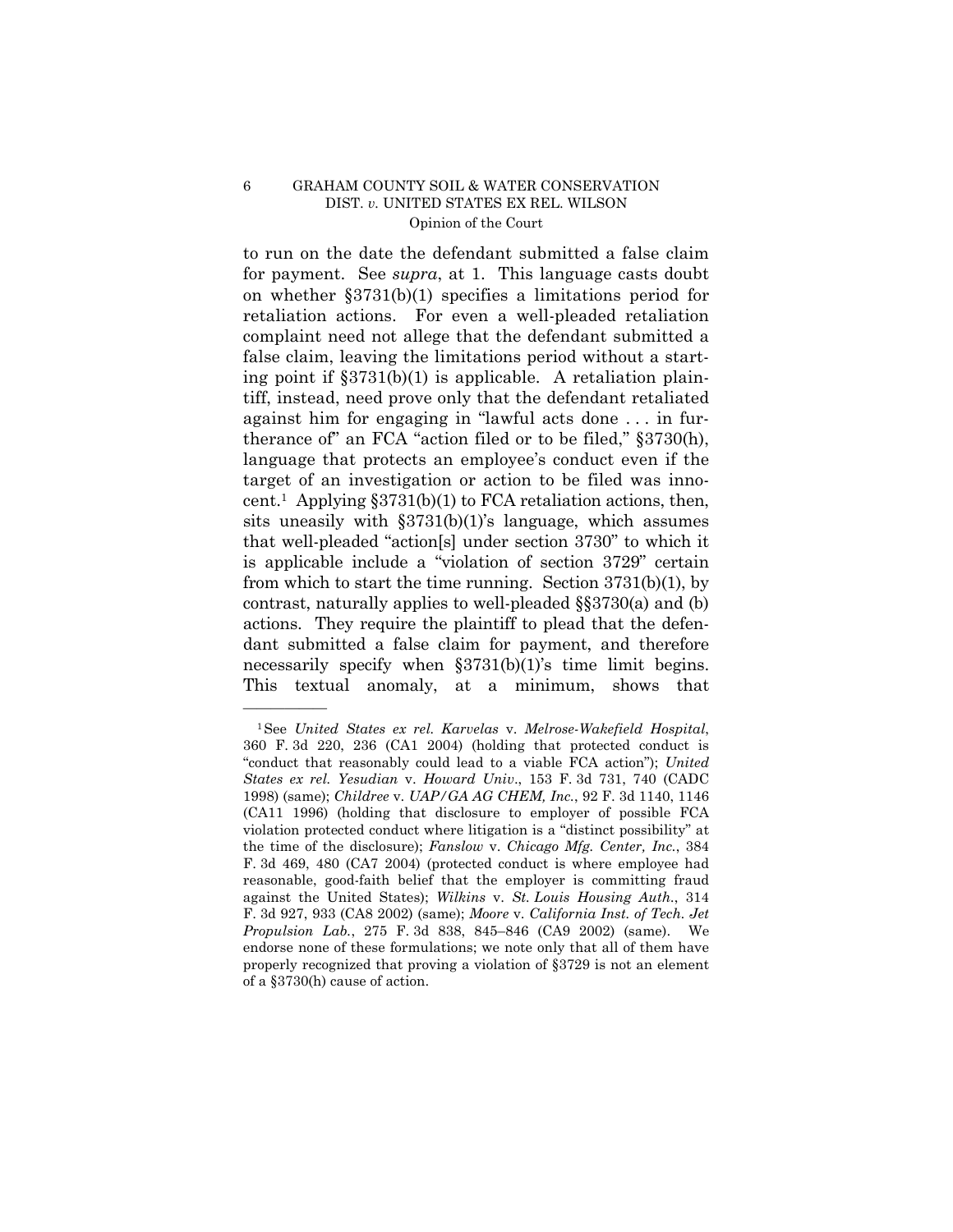$§3731(b)(1)$  is ambiguous about whether "action under section 3730" means all actions under §3730, or only  $\S$ \$3730(a) and (b) actions.

 Wilson and the United States dispute that the statute contains this anomaly, and instead urge that it clearly applies by its terms to all ß3730 actions. They point out that every ß3730(h) action requires the plaintiff to prove that he engaged in protected conduct related to at least a *suspected*  violation of  $\S 3729$ , and argue that  $\S 3731(b)(1)$ 's limitations period simply begins to run on the date of the suspected violation. Assuming, without deciding, that ß3730(h) retaliation actions have as an element a suspected violation of ß3729, their interpretation indeed removes the anomaly, but only at the cost of reading into the statute the word "suspected" before the phrase "violation of section 3729." Section  $3731(b)(1)$  speaks of "violation[s] of section  $3729$ <sup>n</sup> *actual*, not *suspected*, ones. Wilson and the United States answer that this argument proves too much, because even  $\S$ \$3730(a) and (b) actions involve only "suspected" violations of ß3729 at the pleading stage of litigation; but this response misses the point. Every  $\S 3730(a)$  or (b) plaintiff who states or proves a valid claim for relief must allege or prove an actual violation of ß3729; retaliation plaintiffs need only allege or prove a suspected violation of ß3729 (or so we are willing to assume). The point is that  $\S 3731(b)(1)$ 's language applies naturally to all successfully pleaded or proved retaliation actions only if one reads "suspected" into its terms, as the dissent essentially concedes. See *post*, at 4 (opinion of BREYER, J.).

Section  $$3731(b)(1)$ 's literal text, then, is ambiguous. Wilson and the Government ask us to read it as if it said "the [suspected or actual] violation of section 3729." Petitioners ask us to read  $\S 3731(b)$  as if it said "civil action" under section  $3730[(a)$  or  $(b)]$ ."

 Two considerations convince us that the better way to resolve this ambiguity is to read the 6-year period to gov-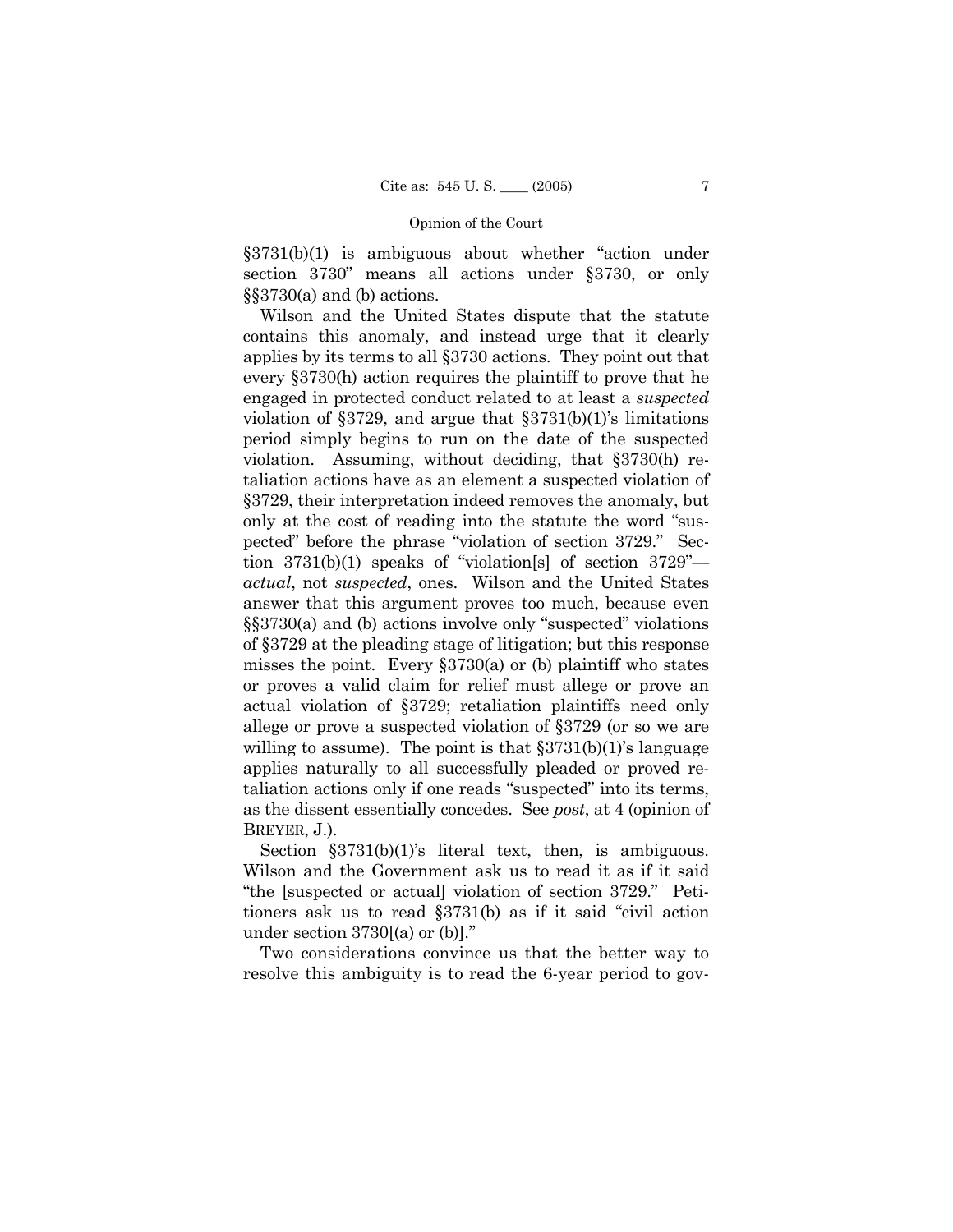ern only  $\S$  $\S$ 3730(a) and (b) actions, and not  $\S$ 3730(h) retaliation actions. First, the very next subsection of the statute, ß3731(c), also uses the similarly unqualified phrase "action brought under section 3730" to refer only to  $\S$ \$3730(a) and (b) actions. Section 3731(c) provides that ì[i]n any action brought under section 3730, the United States shall be required to prove all essential elements of the cause of action, including damages, by a preponderance of the evidence." As Wilson and the United States concede, the context of this provision implies that the phrase "any action brought under section 3730" is limited to ß3730(a) actions brought by the United States and ß3730(b) actions in which the United States intervenes as a party, as those are the types of ß3730 actions in which the United States necessarily participates. Otherwise, the United States would be "required to prove all essential elements of the cause of action,"  $\S 3731(c)$ , in all  $\S 3730$ actions, regardless of whether it participated in the action (a consequence the dissent implicitly embraces by claiming that "any action brought under section  $3730$ " in  $\S 3731(c)$ means all ß3730 actions, see *post*, at 2 (opinion of BREYER, J.). This implicit limitation of the phrase "action under section 3730" shows that Congress used the term "action" under section 3730" imprecisely in §3731 and, in particular, that Congress sometimes used the term to refer only to a subset of ß3730 actions. It is reasonable to read the same language in ß3731(b)(1) to be likewise limited.

Second, reading  $\S 3731(b)(1)$  to apply only to  $\S 3730(a)$ and (b) actions is in keeping with the default rule that Congress generally drafts statutes of limitations to begin when the cause of action accrues. We have repeatedly recognized that Congress legislates against the "standard" rule that the limitations period commences when the plaintiff has a complete and present cause of action.î *Bay Area Laundry and Dry Cleaning Pension Trust Fund* v. *Ferbar Corp. of Cal.,* 522 U. S. 192, 201 (1997) (internal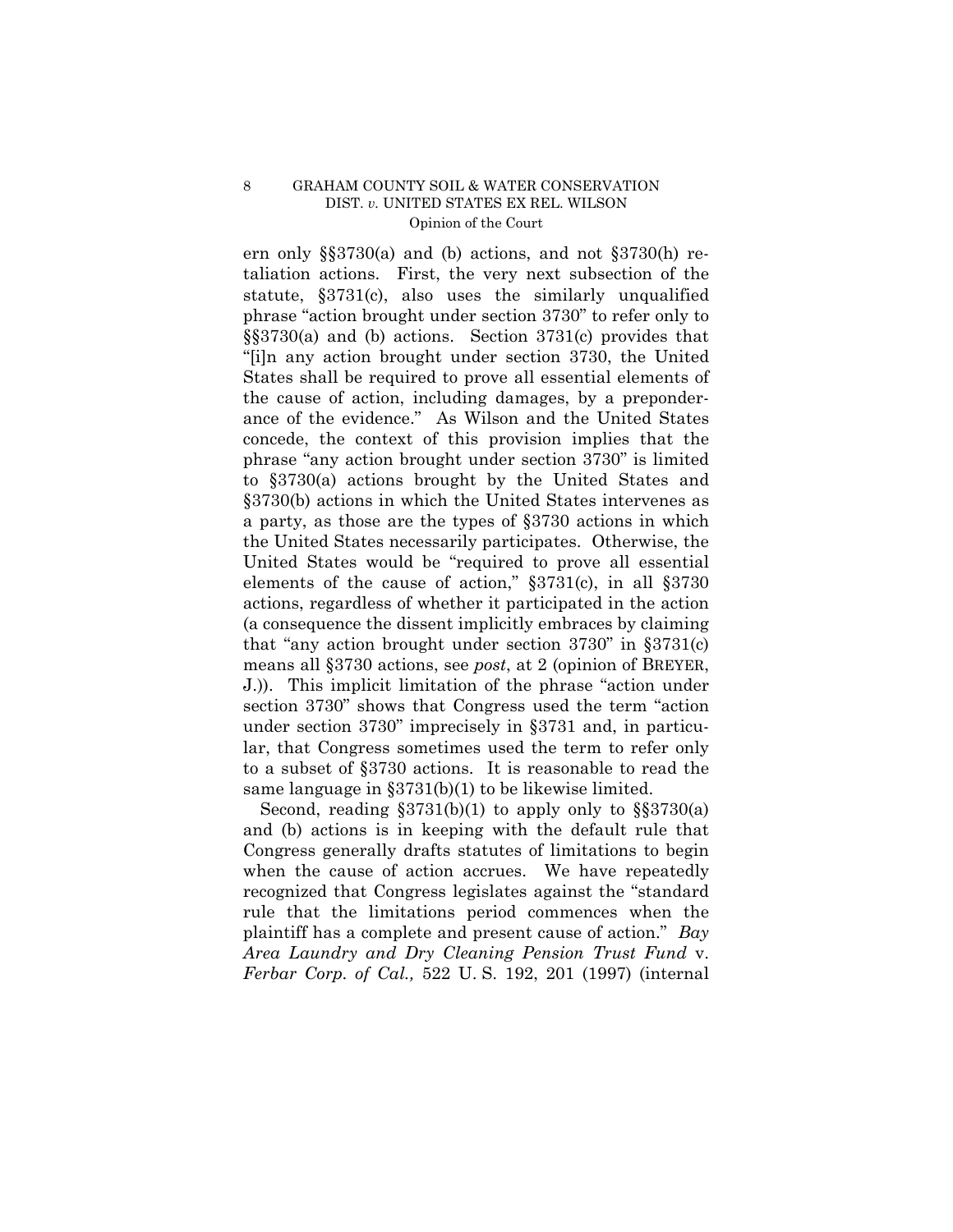quotation marks omitted); see also *Johnson* v. *United States,* 544 U. S. \_\_\_, \_\_\_ (2005) (slip op., at 9) (calling it "highly doubtful" that Congress intended a time limit on pursuing a claim to expire before the claim arose); *Reiter* v. *Cooper,* 507 U. S. 258, 267 (1993) (declining to countenance the "odd result" that a federal cause of action and statute of limitations arise at different times "absen[t]  $\dots$ any such indication in the statute"); *TRW Inc.* v. *Andrews*, 534 U. S. 19, 37 (2001) (SCALIA, J., concurring in judgment) ("Absent other indication, a statute of limitations begins to run at the time the plaintiff has the right to apply to the court for relief" (internal quotation marks omitted)). Therefore, where, as the case is here, there are two plausible constructions of a statute of limitations, we should adopt the construction that starts the time limit running when the cause of action (here retaliation) accrues.2

This approach resolves the ambiguity in  $\S 3731(b)(1)$  in petitioners' favor. On the one hand, reading  $\S 3731(b)(1)$  to exclude retaliation actions will generally start the limitations period running when the cause of action accrues. If  $\S 3731(b)(1)$  excludes retaliation actions, then no express time limit applies to ß3730(h) actions, and we borrow the most closely analogous state time limit absent an ex-

<sup>2</sup> JUSTICE STEVENS, we believe, misapplies this interpretive rule. *Post,*  p. 1 (opinion concurring in judgment). He argues that  $\S 3731(b)(1)$  does not govern  $\S 3730(h)$  actions because "it is so unlikely that a legislature would actually intend" to start the statute of limitations running before the cause of action accrues that he "would presume that the anomaly was the product of a drafting error" regardless of whether the text is ambiguous. *Dodd* v. *United States*, *ante*, at \_\_, n. 1 (STEVENS, J., dissenting). This is not the proper analysis. Section  $3731(b)(1)$  is ambiguous because its text, literally read, admits of two plausible interpretations. *Supra*, at 5–7. We apply the rule that Congress generally drafts statutes of limitations to begin when the cause of action accrues to resolve that ambiguity, not to create it in the first instance.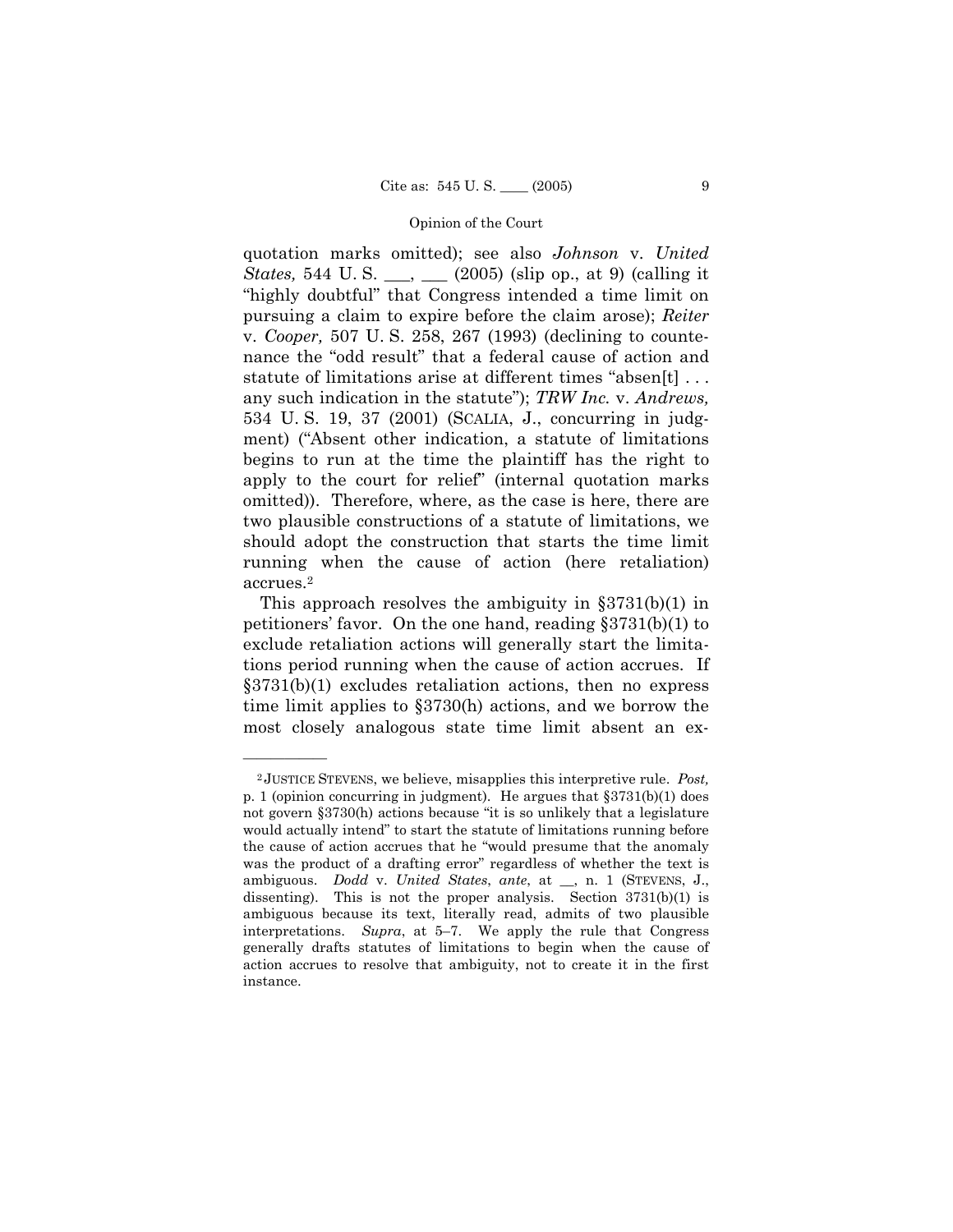óóóóóó

pressly applicable one. See *supra*, at 4–5. The likely analogous state statutes of limitations virtually all start to run when the cause of action accrues—in retaliation actions, when the retaliatory action occurs.3

<sup>&</sup>lt;sup>3</sup>Ala. Code §6-2-38 (West 1993) (catchall for tort actions not otherwise enumerated);  $§36-26A-4(a)$  (West 2001) (retaliation action for whistle-blowers); Alaska Stat. ß09.10.070 (Lexis 2004) (catchall); Ariz. Rev. Stat. Ann. §12-541 (West 2003) (wrongful termination); Ark. Code Ann. §16-56-115 (Lexis 1987) (catchall); §21-1-604 (Lexis 2004) (retaliation action for whistle-blowers); Cal. Civ. Proc. Code Ann. ß335.1 (West Supp. 2005) (personal injuries); ß343 (West 1982) (catchall); Colo. Rev. Stat.  $$13-80-102(1)(g)$  (Lexis 2004) (catchall); Conn. Gen. Stat.  $\S52-577$ , 31-51m (2005) (catchall for tort actions; retaliation action for whistle-blowers); Del. Code Ann., Tit. 10, ß8119 (Lexis 1999) (personal injuries); Tit. 29, ß5115 (Lexis 2003) (retaliation action for whistle-blowers); D. C. Code  $$12-301(8)$  (West Supp. 2004) (catchall); Fla. Stat. ßß112.3187(8)(a), 448.103 (2003) (whistle-blower actions); Ga. Code Ann.  $\S 9-3-33$  (Lexis 1982) (personal injuries); Haw. Rev. Stat.  $§378–63(a)$  (Supp. 2004) (retaliation action for whistle-blowers); Idaho Code  $\S5-224$ , 6-2105(2) (Lexis 1998) (catchall; retaliation action for whistle-blowers); Ill. Comp. Stat. Ann., ch.  $735, \, \frac{\$5}{13}-202$  (West 2003) (personal injuries); Ind. Code  $\S 34-11-2-4$  (2004) (personal injuries); Iowa Code ß614.1 (2003) (personal injuries); Kan. Stat. Ann.  $\S660-513$ , 75-2973(h) (Supp. 2003) (catchall; retaliation action for whistle-blowers); Ky. Rev. Stat. Ann. ß413.120(7) (Lexis Supp. 2004) (catchall); ß61.103(2) (Lexis 2004) (retaliation action for whistleblowers); La. Civ. Code Ann., Art. 3492 (West 1994) ("[d]elictual actionsî; starts running on day injury or damage sustained, which is when the cause of action generally accrues for retaliatory actions); Me. Rev. Stat. Ann., Tit. 14, ß752 (West 1980) (catchall); Md. Cts. & Jud. Proc. Code Ann. §5–101 (Lexis 2002) (catchall for civil actions at law); Mass. Gen. Laws, ch. 260, ß2A, ch. 149, ß185(d) (West 2004) (catchall for tort actions for personal injuries; retaliation action for whistleblowers); Mich. Comp. Laws Ann. ß15.363(1) (West 2004) (retaliation action for whistle-blowers); Minn. Stat. ß541.07 (2004) (personal injuries); Miss. Code. Ann.  $$15–1–49$  (Lexis 2003) (catchall); Mo. Rev. Stat. §516.120 (2000) (catchall); Mont. Code Ann. §39-2-911(1) (2003) (wrongful discharge); Neb. Rev. Stat.  $\S$  $25-207$ ,  $25-212$  (1995) (catchall); Nev. Rev. Stat. ß11.190.4(e) (2003) (personal injuries); N. H. Rev. Stat. Ann. ß508:4 (West 1997) (personal actions other than slander or libel); N. J. Stat. Ann. §§2A:14-1, 34:19-5 (West 2000) (catchall; retaliation action for whistle-blowers);  $\S$ 2A:14-2(a) (West Supp. 2005)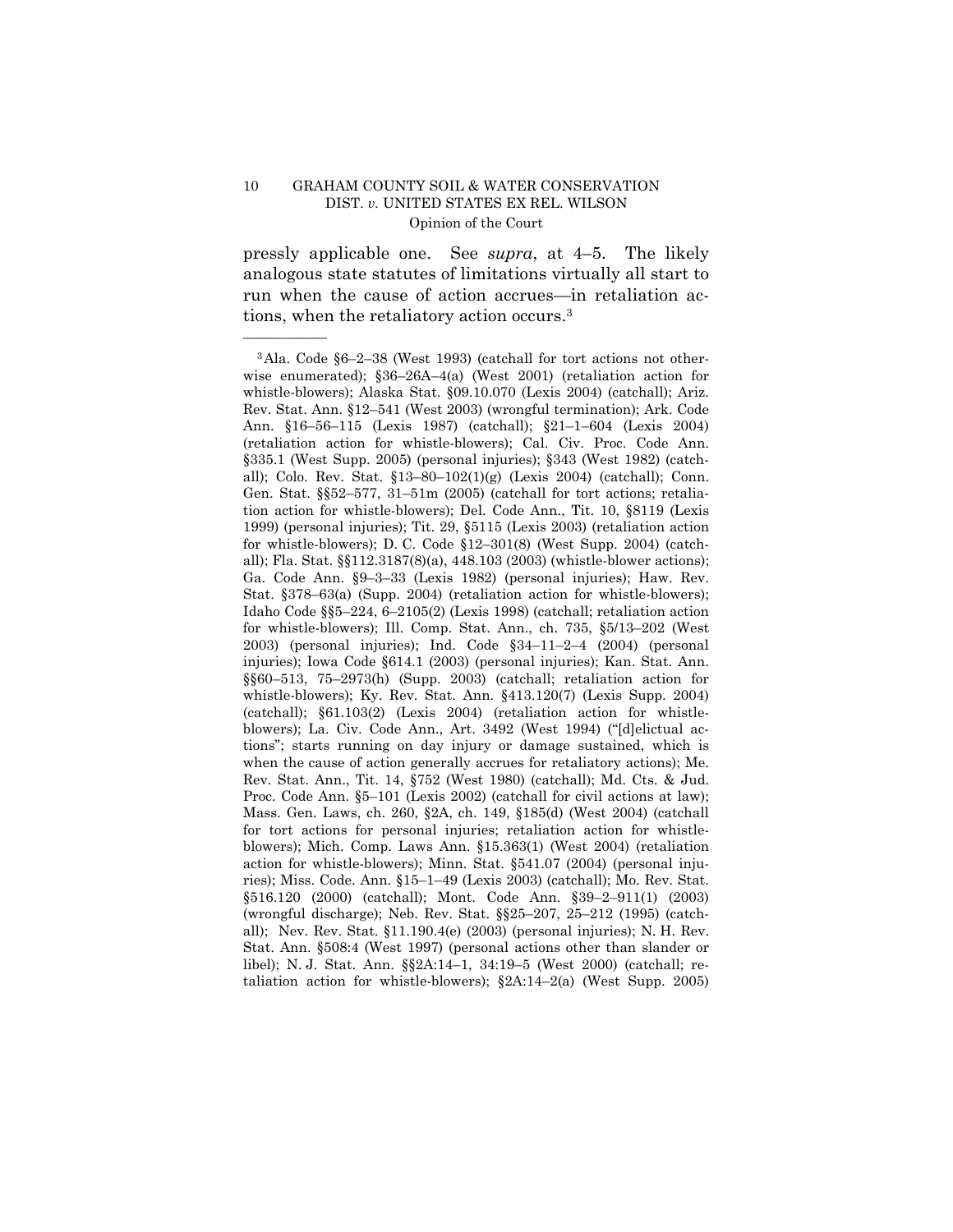The interpretation favored by Wilson and the Government, on the other hand, is in tension with this rule of construction. Under their reading, the statute of limitations for FCA retaliation actions begins to run, at best, on the date the actual or suspected FCA violation occurred.

<sup>(</sup>personal injuries); N. M. Stat. Ann.  $\S37-1-4$  (1990) (catchall); N. Y. Civ. Prac. Law Ann. §215.4 (West 2003) ("action to enforce" a statute "given wholly or partly to any person who will prosecute"); N.Y. Lab. Law Ann. §740.4(a) (West 2002) (retaliation action for whistle-blowers); N. C. Gen. Stat. §§1-52, 126-86 (Lexis 2003) (catchall; retaliation action for whistle-blowers); N. D. Cent. Code  $$28-01-16$  (Lexis 1991) (catchall);  $§34-01-20.3$  (Lexis 2004) (retaliation actions for whistleblowers); Ohio Rev. Code Ann. ß2305.09 (Lexis Supp. 2003) (catchall for torts); ß4113.52(D) (Lexis 2001) (retaliation action for whistle-blowers); Okla. Stat. Ann., Tit. 12, ß95 (West Supp. 2005) (catchall); Ore. Rev. Stat. ß12.110(1) (2003) (catchall); 42 Pa. Cons. Stat. ß5524(7) (2002) (catchall); Pa. Stat. Ann., Tit. 43, ß1424(a) (Purdon 1991) (retaliation action for whistle-blowers); R. I. Gen. Laws  $\S9-1-14(a)$  (Lexis 1997) (injuries to the person);  $§28–50–4$  (Lexis 2003) (retaliation action for whistle-blowers); S. C. Code Ann.  $$15–3–530$  (West 2005) (catchall);  $88-27-30(B)$  (West Supp. 2004) (retaliation action for whistle-blowers); S. D. Codified Laws  $$15-2-14(3)$  (West 2004) (action for personal injury); Tenn. Code Ann.  $$28-3-104(a)(1)$  (Lexis 2000) (personal injuries); Tex. Civ. Prac. & Rem. Code Ann. ß16.003 (West 2002) (personal injuries); Tex. Govt. Code Ann. ß554.005 (West 2004) (retaliation action for whistle-blowers); Utah Code Ann.  $\S$  $78-12-29(1)$ , (2) (Lexis 2002) (liability created by statute of foreign state; liability created by statute);  $§67-21-4(2)$  (Lexis 2004) (retaliation action for whistle-blowers); Vt. Stat. Ann., Tit. 12, §511 (Lexis 2002) (catchall); Va. Code Ann. §§8.01–  $243(A)$ ,  $8.01-248$  (Lexis 2000) (personal injuries; catchall); Wash. Rev. Code ß4.16.080(2) (2004) (catchall for injuries to person); W. Va. Code §55-2-12 (Lexis 2000) (catchall); §6C-1-4(a) (Lexis 2003) (retaliation action for whistle-blowers); Wis. Stat. §893.57 (2003-2004) (intentional torts); Wyo. Stat.  $\S1-3-105(a)(iv)(C)$ , 9-11-103(c) (2003) (catchall; retaliation action for whistle-blowers). But see Vt. Stat. Ann., Tit. 12, ß512 (Lexis 2002) (personal injury statute of limitations starts on the date of the discovery of the injury); D. C. Code  $$1-615.54$  (West 2001) (whistle-blower action may be brought within one year of the time the employee learns of the retaliation). We stress that these are only the likely candidates for analogous state statutes of limitations; it may well not be an exhaustive or authoritative list of the possibilities.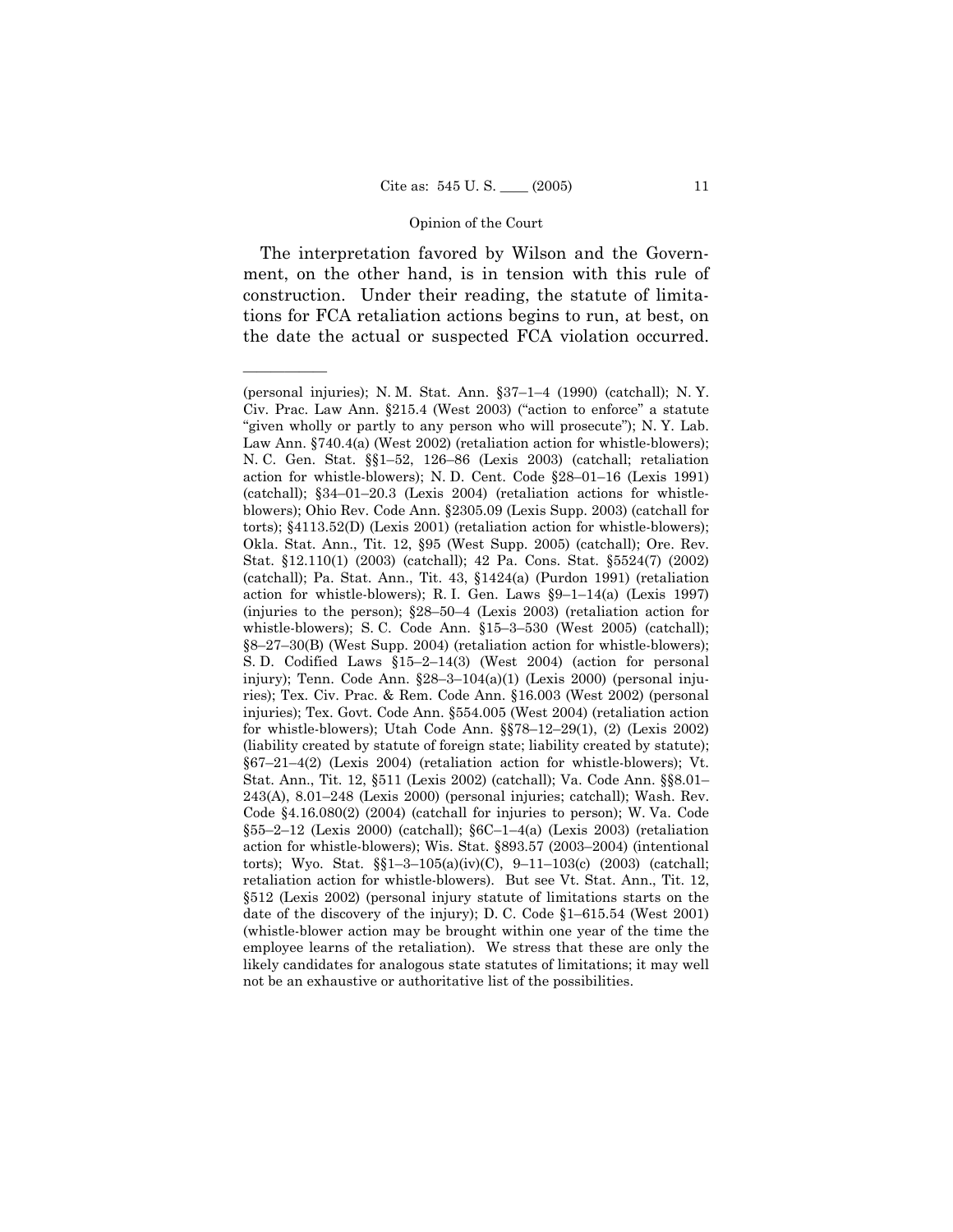Because that date will precede the retaliatory conduct, their reading starts the time limit running before the retaliation action accrues. Even more oddly, their reading allows a retaliation action to be time barred before it ever accrues—for example, if the employer discovers more than six years after the suspected violation of ß3729 that an employee aided in investigating that fraud, then retaliates. As we have discussed,  $\S 3731(b)(1)$ 's text permits a construction that avoids these counterintuitive resultsthat "civil action under section 3730" means only those civil actions under  $\S 3730$  that have as an element a "violation of section 3729," that is,  $\S$  $3730(a)$  and (b) actions.

 Granted, other textual evidence cuts against this reading of ß3731(b)(1). In particular, Congress used the phrase "brought under subsection (a) or (b) of section  $3730$ " in ß3731(d); this, it is argued, shows that Congress could have been similarly precise in  $\S 3731(b)(1)$  if it wished. In the context of this statute, however, that argument proves too much, since the same could be said of  $\S 3731(c)$ , which all agree uses the phrase "action under section 3730" in more limited, and less precise, fashion. See *supra*, at 8. We do not doubt that Congress could have drafted  $\S 3731(b)(1)$  with more precision than it did, but the presence of the same inexact wording in  $\S 3731(c)$  means that the more precise language in ß3731(d) casts little doubt on our reading of the statute.

\* \* \*

 For the reasons we have discussed, the FCAís express limitations period does not apply to ß3730(h) actions. The most closely analogous state statute of limitations therefore applies. Judge Wilkinson, in his dissenting opinion below, concluded that the most closely analogous state statute of limitations in this case is North Carolinaís 3 year statute of limitations governing wrongful-discharge claims. See  $367$  F. 3d, at  $261-262$ . The appropriate state